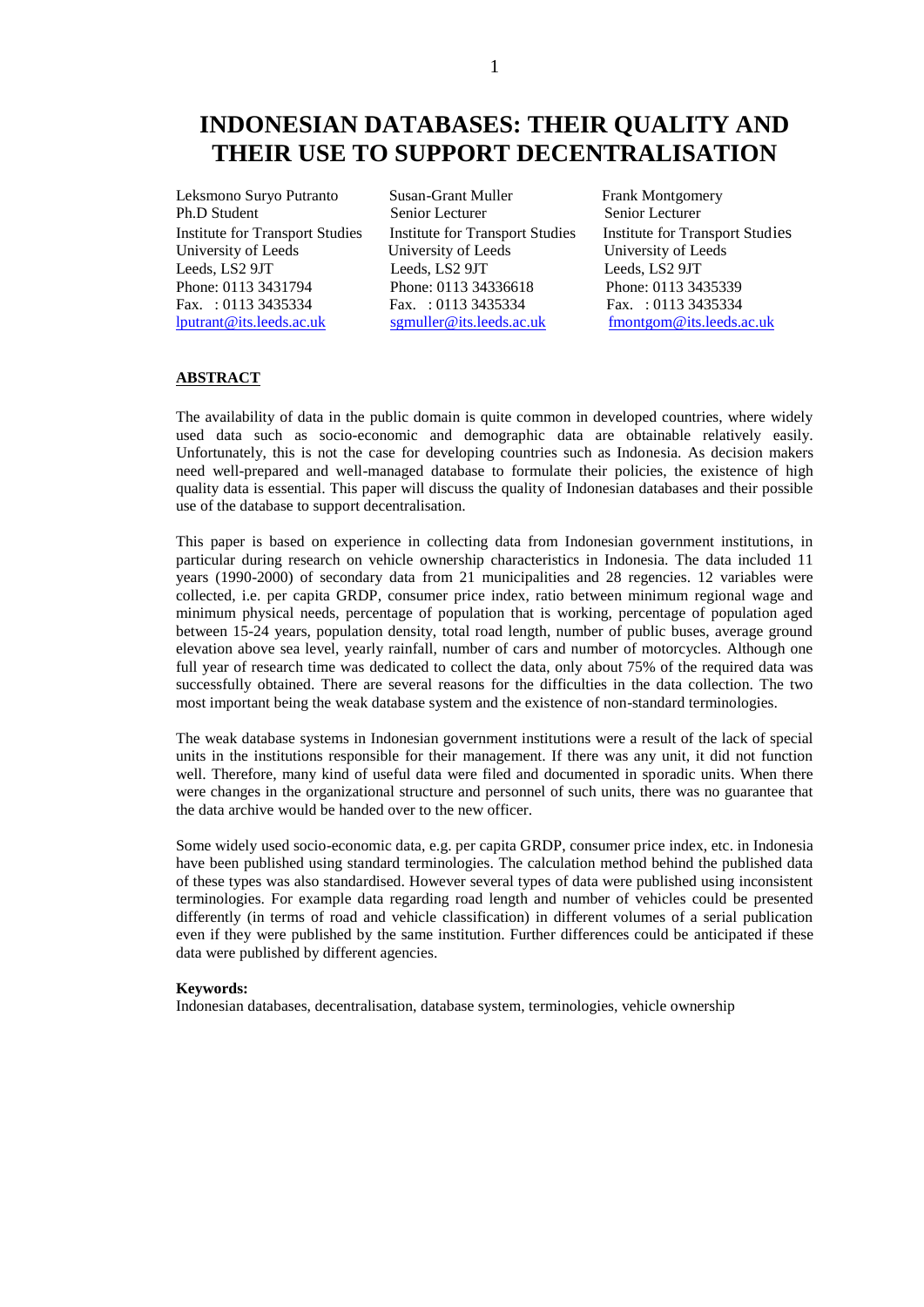## **1. Introduction**

The new Indonesian law on regional government administration (Law No.22/1999) and on balanced budgets between the central and regional governments (Law No.25/1999) were enacted under the Habibie government, not long after the collapse of 32 years of Soeharto government. Sato (2000) stated that these laws emphasized the abolition of the hierarchical structure between central and regional governments. In previous laws named as law on regional government administration (Law No.5/1974) and law on village administration (Law No.5/1979) the vertical control-subordination relationship between central and regional governments were highlighted. Under the new laws, second level regions, i.e. municipalities and regencies were given more powers, e.g. in the election of regional government heads, in using regional revenues to develop the region, etc.

In order to use the opportunities given by these new laws, the decision makers need wellprepared and well-managed databases to support the formulation of their policies. Therefore, the existence of high quality data is essential. This paper will discuss the quality of Indonesian databases and their possible use of the database to support decentralisation. The main discussion on this paper is based on experience in collecting data from Indonesian government institutions, in particular during research on vehicle ownership characteristics in Indonesia. The data included 11 years (1990-2000) of secondary data on 12 variables from 21 municipalities and 28 regencies.

The next section will briefly discuss the essence of the new decentralisation laws with some comparisons against the previous laws. The comparisons are required to understand the huge changes that should be made in terms of governmental structures and human resources. This will be followed by a discussion regarding the quality of the Indonesian databases with specific examples from the authors present research. Before concluding, this paper will provide an identification of the strengths, weaknesses, opportunities and threats regarding Indonesian databases in their use to support decentralisation.

#### **2. Central-Regional Relationship in Indonesia**

Following the twofold typology of local autonomy developed by Gurr and King (1987), Dunleavy (1980) in King and Piere (1990) stated that *Type I autonomy refers to the local government's pursuit of interests independently of local economic and social interests and organizations*, whilst *Type II autonomy refers to the local government's pursuit of interests independently of central government restrictions and preferences*. The spirit of the Indonesian new decentralisation laws is closer to the Type II autonomy defined above. Under previous laws the governmental structure was very centralistic (see Figure 1), whilst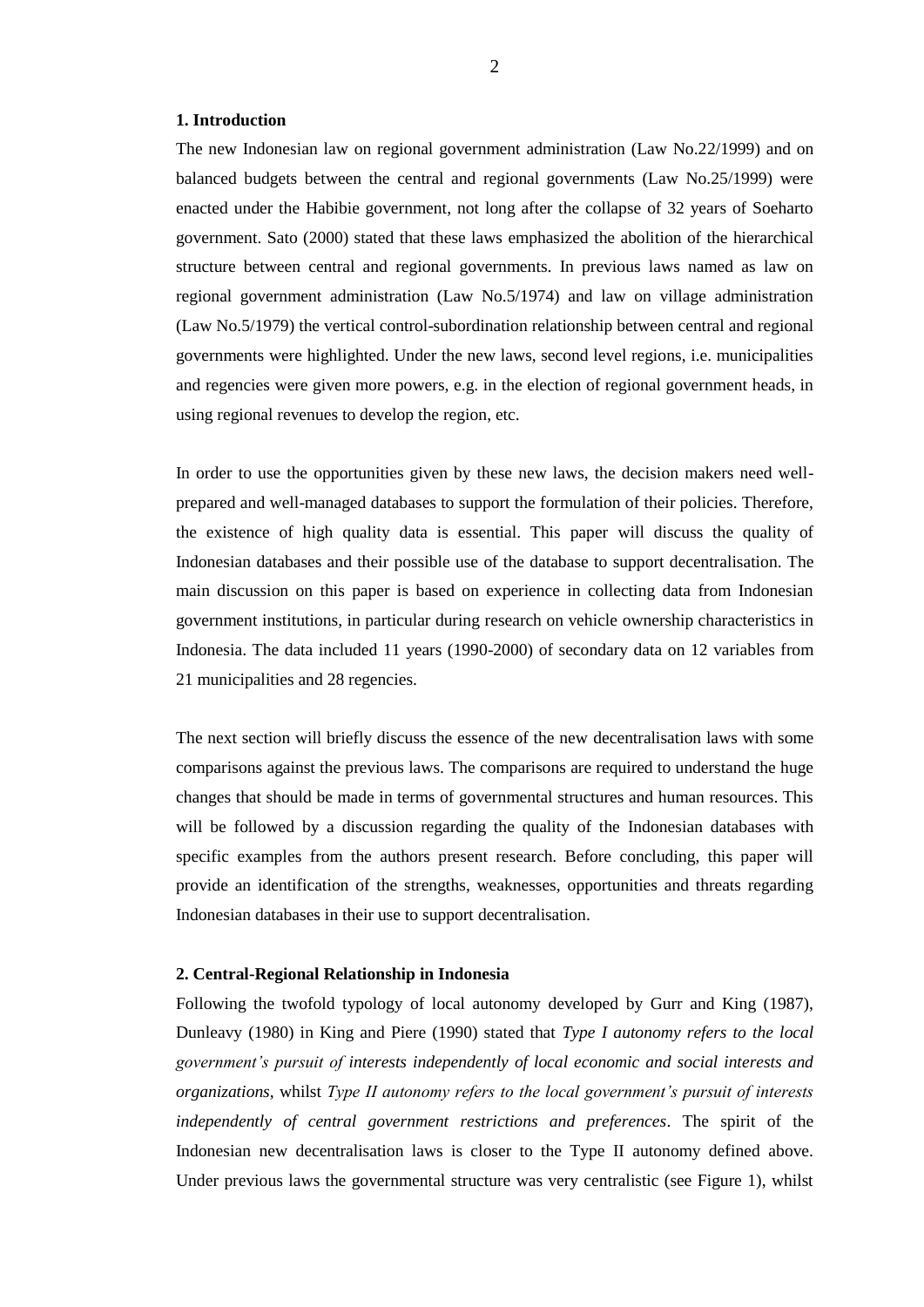after the introduction of the new decentralisation laws, the regional governments were given more powers (see Figure 2).



**Figure 1. Previous Government Structure under Law No.5/1974 and Law No.5/1979 Source: Sato (2000) with some adjustments**



**Figure 2. Present Government Structure under Law No.22/1999 Source: Sato (2000) with some adjustments**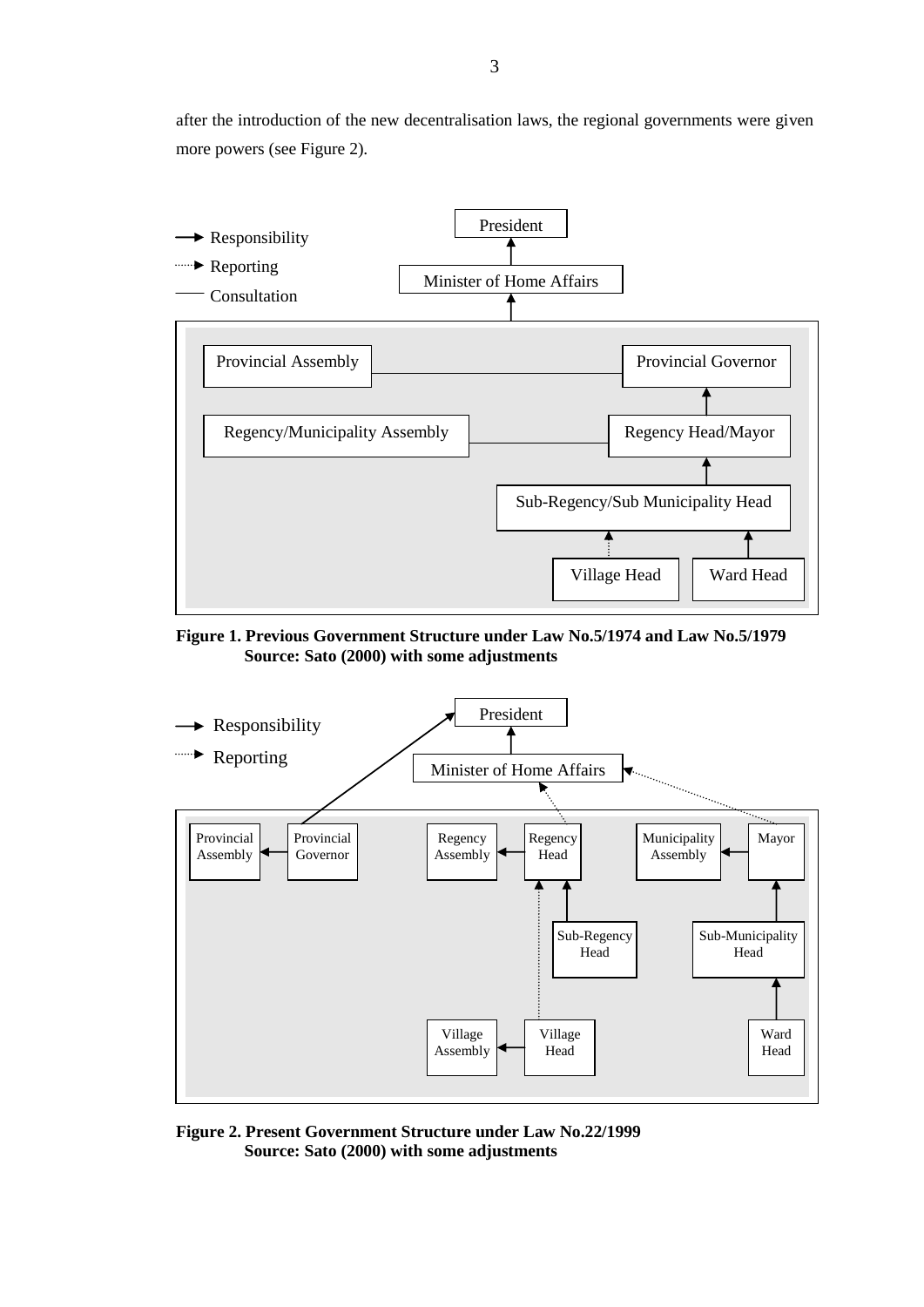Under the previous laws (see Figure 1), a lower level of government was responsible to the higher level of government. Under the new law heads of regional government are only responsible to the regional assembly (see Figure 2). As province level readers act as both regional government and representatives of central government in the regional level, the provincial governor is therefore responsible to both the provincial assembly and the president. The heads of the second level of regional governments, i.e. the regency head and the mayor are responsible to the regency assembly and the municipality assembly respectively and should only report to the minister of home affairs (on behalf of the president). Under the new law, the village is allowed autonomy in accordance with local customary law. Therefore, the village head is only responsible to the village assembly and should only report to the regency head (instead to the sub-regency head under the previous laws).

The discussion in the previous paragraph describes the important role of the second level of regional governments under Law No.22/1999. In terms of pursuing a more balanced budget between the central and regional government, Table 1. describes the essence of Law No.25/1999.

| Category              | <b>Sub-Category</b>            | <b>Notes</b>                                                                                                                                                                                                                                              |
|-----------------------|--------------------------------|-----------------------------------------------------------------------------------------------------------------------------------------------------------------------------------------------------------------------------------------------------------|
| <b>Local Revenue</b>  |                                |                                                                                                                                                                                                                                                           |
|                       | Land and Building Tax          | 90% of Land and Building Tax<br>80% of the Acquisition Fee for Rights on<br>Land and Building.<br>Central government takes the remainder but<br>all of this is redistributed to the regencies/<br>municipalities                                          |
|                       | <b>Natural Resources</b>       | 80% of revenue from forestry, mining (other<br>than oil and natural gas) and fishery<br>15% of revenue from oil<br>30% of revenue from natural gas                                                                                                        |
| <b>Balancing Fund</b> | <b>General Allocation Fund</b> | Central government allocates at least 25% of<br>national revenue to this fund in total, with<br>10% going to provinces and 90% to<br>regencies/ municipalities. The fund is<br>allocated to each region based on the fund<br>demand and potential demand. |
|                       | Special Allocation Fund        | Designed to meet the specific fund required<br>for particular regions that cannot be financed<br>by the general allocation fund, e.g. tree-<br>planting fund (concerned regions get 40%<br>and central government gets the rest)                          |
| Loans                 |                                |                                                                                                                                                                                                                                                           |
| <b>Other Revenues</b> |                                |                                                                                                                                                                                                                                                           |

**Table 1. Fiscal Revenues of Regional Governments Source: Sato (2000) with some adjustments**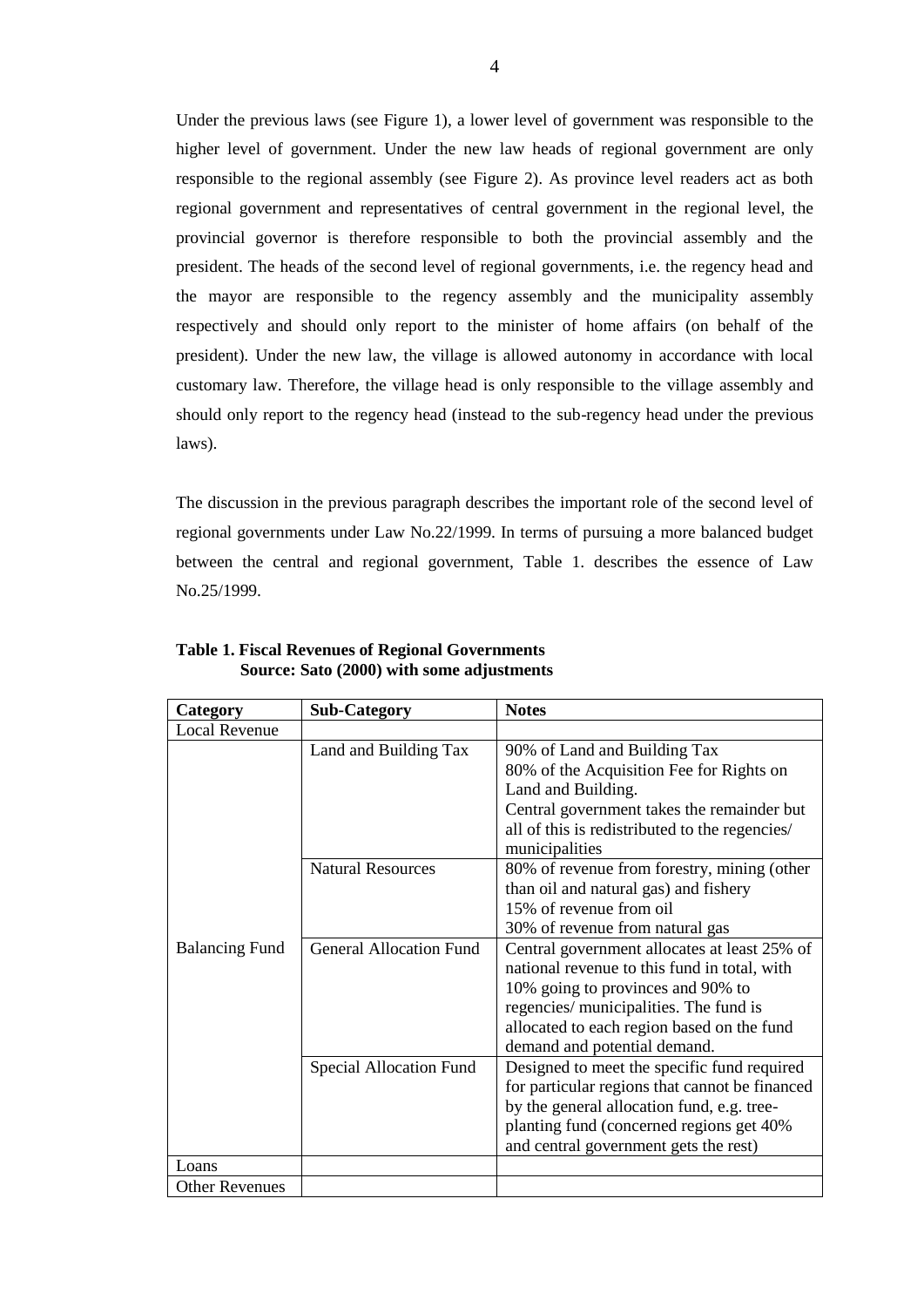The most important feature of the new law is the balancing fund. This provides more satisfactory budget allocation for the regions rich with natural resources compared to the budget allocation under the previous law in which the central government disbursed subsidies to regions based mainly on population. It should be noted that further calculation is needed to distribute regional revenues between each province and regencies/ municipalities within each province. Each sub-category of revenues (e.g. natural resources) might also be divided into more items (e.g. oil and natural gas, forestry etc.) and each item requires different law (e.g. Law No.22/2001 on Oil and Gas). A rather detailed example will be given in sub-section 3.4. regarding oil and gas revenues in Kutai Regency, East Kalimantan Province.

In order to accurately calculate the budget allocation for each region, the existence of good quality databases is required. In the next section, the quality of Indonesian databases will be discussed.

## **3. The Quality of Indonesian Databases**

As stated previously, the discussion in this section is based on experience in collecting data from Indonesian government institutions, in particular during research on vehicle ownership characteristics in Indonesia. The data included 11 years (1990-2000) of secondary data on 12 variables from 21 municipalities and 28 regencies. The list of municipalities and regencies involved is provided in Table 2. The order of the regions in the list is based on the per capita GRDP at provincial level (not provided in the table), i.e. from the poorest province to the richest province (it is not necessarily from the poorest regency/ municipality to the richest regency / municipality). This order was used in the stage of selecting provinces to be included in the sample, i.e. to ensure the variation of level of wealth within the sample. The regency / municipality per capita GRDP and population density are provided in Table 2. to describe the characteristics of the regions.

The main sources of data were official publications from the Indonesian Central Agency of Statistics and Provincial Agency of Statistics. Most of the official publications were in the form of printed publication or book. Printed publications can be borrowed from the libraries of the agencies or purchased from the agency bookshops. A limited amount of data can be obtained on-line. The addresses, telephone numbers, facsimile numbers and e-mail addresses of the offices nationwide are available on-line. The central agency also produces a number of publications recorded in compact disks. However as some of the data published by the agency was originally collected by other institutions, it was assumed that obtain such data from the original sources might be better (see Table 3.).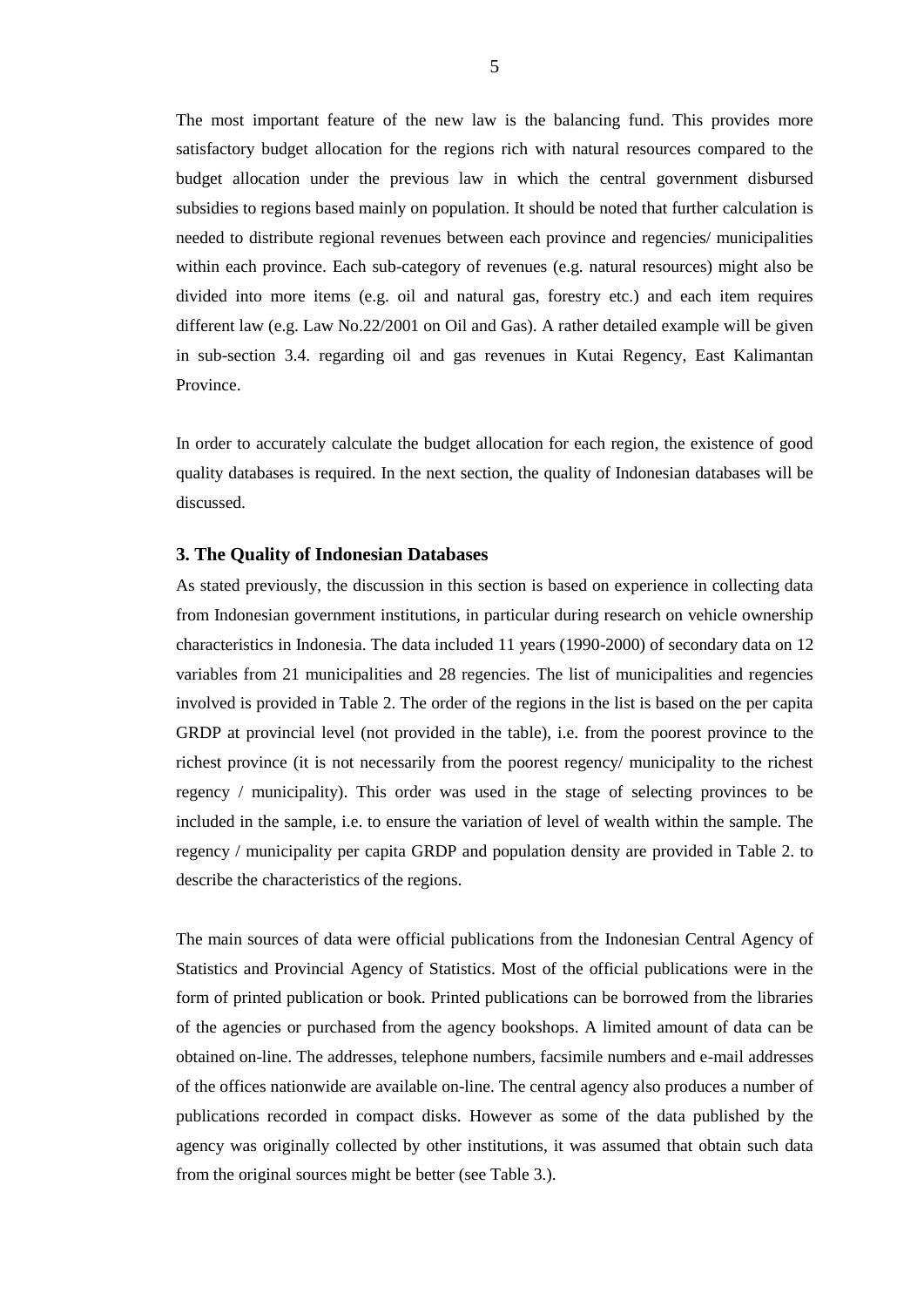| <b>Selected</b>     | <b>Selected</b>       | <b>Selected</b>  | Population     | Per Capita             | Year      |
|---------------------|-----------------------|------------------|----------------|------------------------|-----------|
| <b>Provinces</b>    | <b>Municipalities</b> | <b>Regencies</b> | <b>Density</b> | <b>GRDP</b>            | of        |
|                     |                       |                  | Per $km^2$ **  | At 1993                | the       |
|                     |                       |                  |                | <b>Constant Prices</b> | Data***   |
|                     |                       |                  |                | (Rupiahs)**            |           |
| $\mathcal{L}(I)$    | (2)                   | (3)              | (4)            | (5)                    | (6)       |
| Nusa Tenggara Barat | Mataram               |                  | 5,138          | 1,261,697              | 2000/1999 |
|                     |                       | Lombok Timur     | 616            | 712,912                | 2000/1999 |
| South-East Sulawesi | Kendari               |                  | 677            | 1,374,861              | 2000/1999 |
|                     |                       | Muna             | 55             | 873,899                | 1999/1997 |
| Lampung             | <b>Bandar Lampung</b> |                  | 4,871          | 1.743.427              | 1999/1999 |
|                     |                       | North Lampung    | 195            | 657,655                | 2000/1998 |
| Bengkulu            | Bengkulu              |                  | 2,205          | 1,580,960              | 2000/2000 |
|                     |                       | Rejang Lebong    | 108            | 1,344,995              | 2000/2000 |
| South Sulawesi      | Makasar               |                  | 6,330          | 2,405,676              | 2000/1998 |
|                     |                       | Takalar          | 408            | n.a.                   | 1998/n.a. |
|                     |                       | Barru            | 132            | 1,424,597              | 1998/1997 |
|                     |                       | Pinrang          | 158            | 1,285,196              | 2000/1998 |
| Jambi               | Jambi                 |                  | 2,136          | 1,668,603              | 1999/1998 |
|                     |                       | Sarolangun       | 30             |                        | 1999/1998 |
|                     |                       | Bangko           |                | 1,060,751              |           |
| Central Java        | Surakarta             |                  | 12,494         | 2,296,532              | 2000/1999 |
|                     | Semarang              |                  | 3,505          | 3,959,928              | 2000/2000 |
|                     |                       | Wonosobo         | 721            | 713,077                | 2000/1999 |
|                     |                       | Sragen           | 948            | 782,783                | 2000/2000 |
|                     |                       | Demak            | 1,070          | 791,967                | 2000/2000 |
| West Java           | Bandung               |                  | 15,303         | 2,112,661              | 2000/1999 |
|                     |                       | Bekasi**         | 2,184          | 2,595,360              | 1999/1999 |
|                     |                       | Garut            | 624            | 1,157,439              | 1999/2000 |
|                     |                       | Sumedang         | 585            | 1,269,533              | 1998/1997 |
| Yogyakarta          |                       |                  |                |                        |           |
|                     | Yogyakarta            |                  | 15,314         | 2,745,668              | 2000/2000 |
|                     |                       | Bantul           | 1,532          | 1,093,849              | 2000/2000 |
| East Java           | Malang                |                  | 6,878          | 3,289,878              | 2000/2000 |
|                     | Mojokerto             |                  | 6,611          | 2,167,352              | 2000/2000 |
|                     |                       | Lumajang         | 528            | 998,852                | 2000/2000 |
|                     |                       | Sidoarjo         | 1,997          | 3,069,546              | 2000/1999 |
|                     |                       | Bojonegoro       | 513            | 852,498                | 2000/2000 |
| South Kalimantan    | Banjarmasin           |                  | 7,734          | 2,260,548              | 1999/1998 |
|                     |                       | Tapin            | 52             | 1,567,896              | 2000/2000 |
| North Sumatra       | Tanjung Balai         |                  | 2,181          | 2,830,615              | 2000/2000 |
|                     | Tebing Tinggi         |                  | 3,254          | 2,448,473              | 2000/1999 |
|                     |                       | Central Tapanuli | 117            | 1,634,571              | 1998/1998 |
|                     |                       | Simalungun       | 195            | 2,370,911              | 2000/2000 |
| Bali                | Denpasar              |                  | 4,088          | 3,100,474              | 2000/1998 |
|                     |                       | Gianyar          | 999            | 2,337,664              | 2000/1999 |
| Aceh                | Banda Aceh            |                  | 3,570          | 2,133,380              | 2000/1998 |
|                     |                       | Aceh Tengah      | 40             | 1,933,058              | 1999/1999 |
| Irian Jaya          | Jayapura              |                  | 251            | n.a.                   | 2000/n.a. |
|                     |                       | Nabire           | 10             | n.a.                   | 1997/n.a. |
|                     |                       | Yapen Waropen    | $\overline{4}$ | 1,731,407              | 2000/1999 |
| Riau                | Batam                 |                  | 709            | 7,312,916              | 2000/2000 |
|                     |                       | Kepulauan Riau   | 66             | 1,467,059              | 1999/1999 |
| Jakarta*            | All                   |                  | 14,691         | 5,932,471              | 2000/1999 |
| East Kalimantan     | Balikpapan            |                  | 815            | 4,452,383              | 2000/2000 |
|                     |                       | Kutai            | 8              | 4,640,307              | 1998/1998 |
|                     |                       |                  |                |                        |           |

## **Table 2. Municipalities and Regencies Included in the Sample**

Source: Various sources listed in Appendix 1

\* 5 municipalities in Jakarta were treated as one city

\*\* Since 1997 the area of Bekasi Regency was splited into Bekasi Regency and Bekasi Municipality. Therefore for Bekasi, the analysis in this research was based on the weighted average figures from the regency and the municipality. Population density was weighted by area and per capita GRDP was weighted by population.

\*\*\* First figure for population density year, second figure for per capita income year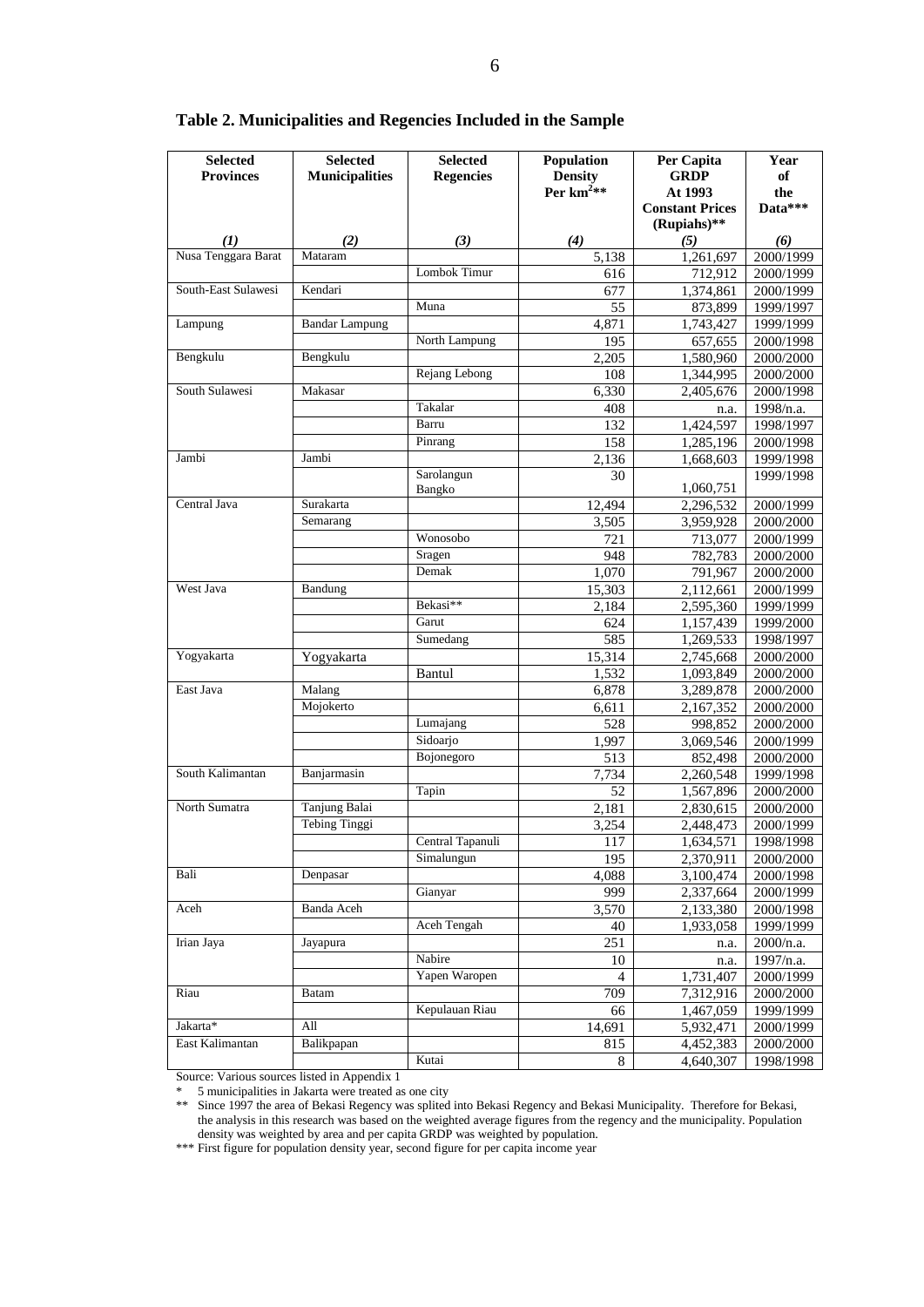| Variable                                            | <b>Assumed Best Source of Data</b>           |
|-----------------------------------------------------|----------------------------------------------|
| per capita GRDP                                     | Central Agency of Statistics                 |
| consumer price index                                | Central Agency of Statistics                 |
| minimum regional wage/minimum living needs          | Ministry of Manpower                         |
| percentage of population that is working            | Central Agency of Statistics                 |
| percentage of population aged between 15-24         | <b>Central Agency of Statistics</b>          |
| years                                               |                                              |
| population density per km <sup>2</sup>              | Central Agency of Statistics                 |
| road density (km road per km <sup>2</sup> area)     | Ministry of Settlement and Regional Develop- |
|                                                     | ment (Formerly: Ministry of Public Work)     |
| static capacity of public transportation fleets per | Ministry of Transportation and Communication |
| 1000 population                                     |                                              |
| average ground elevation above sea level (m)        | Central Agency of Meteorology and Geophysics |
| yearly rainfall                                     | Central Agency of Meteorology and Geophysics |
| number of vehicles                                  | <b>Traffic Division of National Police</b>   |
|                                                     | or Regional Revenue Office                   |

**Table 3. Assumed Best Source of Data for Each Variable**

Using the Pearson correlation analysis of the latest available data, it was found that the higher the per capita GRDP of a municipality the higher the degree of the completeness of the dataset in both the regencies and municipalities. This suggests that in the wealthier regions the quality of databases were better. It was also found that the higher the population density in the municipalities, the greater the degree of completeness of the dataset. This suggests that in more urbanized municipalities the quality of databases better, whilst surprisingly in the regencies the opposite was true, which was unexplainable.

Problems in data collection may vary from area to area. The degree of the problem may also differ between variables. In this section, the discussion will start with general problems, i.e.:

- weak database system
- the existence of non-standardized terminologies

followed by a discussion of the problems specifically concerned with the data collection of each variable

## **3.1. Weak Database System**

It was very difficult to obtain the required data from almost every institution that was approached in Indonesia. The main reason was that there was no special unit in the institution responsible for the management of the database. If any existed, this unit was not functioning well. Therefore, many kinds of useful data were filed and documented in sporadic units. Every time there were changes in the organizational structure and personnel of such units, there was no guarantee that the data archive would be handed over to the new officer.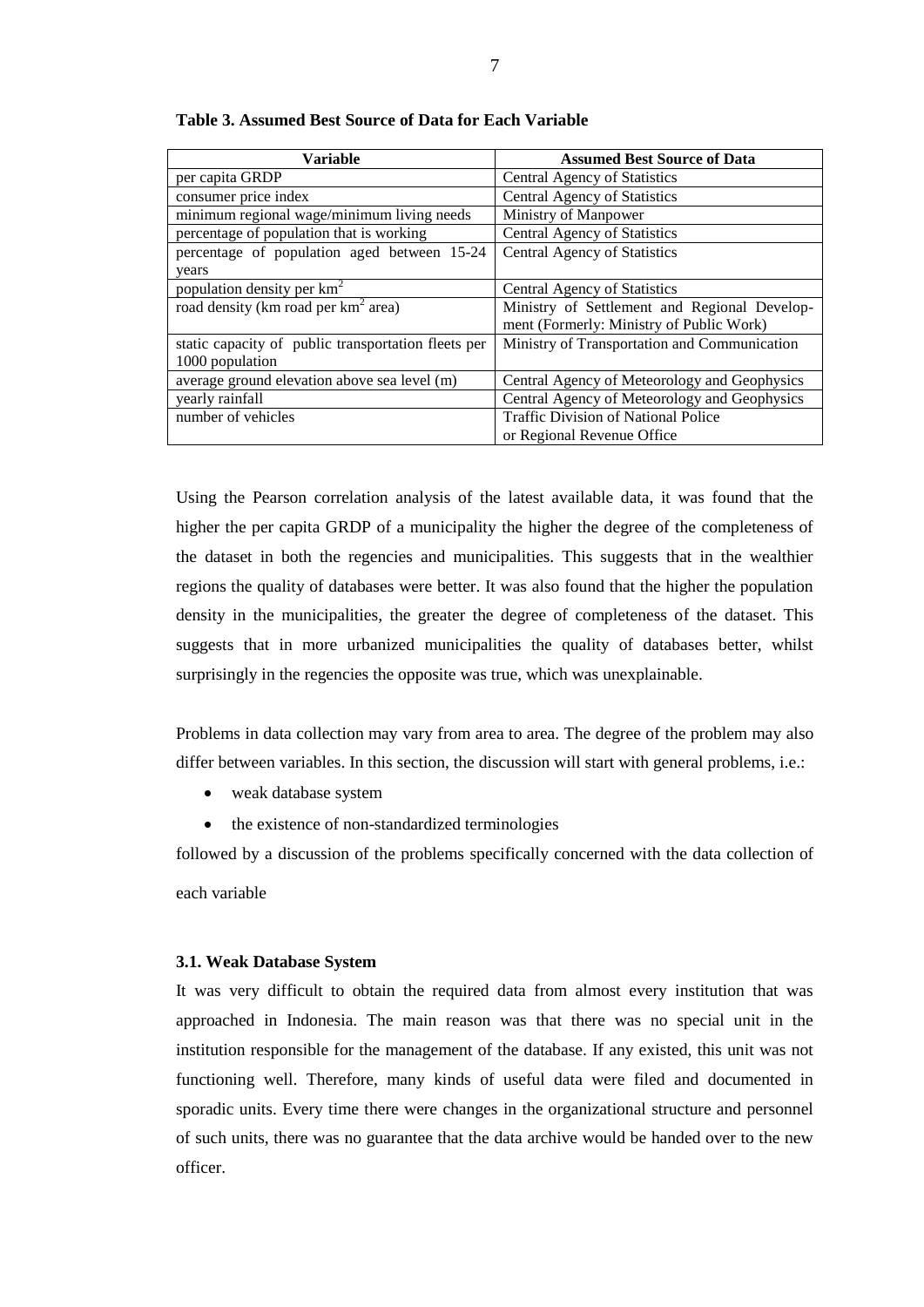Actually by law, certain institutions should supply certain types of data to the Central Agency of Statistics. However, it is not generally possible to directly obtain good quality data.

### **3.2. The Existence of Non-Standard Terminologies**

Some of main macro economic terms have already been standardized appropriately in Indonesia. For example, one can confidently believe that inflation rate, consumer price index, and regional per capita income are calculated using consistent methods in every region. Slight differences may occur but these are not generally caused by different methodologies but rather due to unreliable raw data. Several macro economic terms were also presented in standardized base years. For example income data from 1983-1992 used a 1983 base year. Most consumer price index data from 1989-1996 used a 1988/1989 base year, although several regions used 1990 as a base year. By adjusting to base years, data values were comparable between years.

Some demographic variables have also been standardized. For example working age was defined as 10 years or older (after 2000 the definition became 15 years or older). The age groups in demographic tables were usually also standardized. Starting with 0-4 years old, 5-9 years old, 10-14 years old, ……….60-64 years old and ending with 65 years old or older.

On the other hand, road and vehicle databases were examples of databases with nonstandardized terms. Vehicle classification might vary from one institution to another. The same term does not always have the same meaning.

## **3.3. Problems in Collecting Population Data**

There were several types of population data that should be collected in the research on vehicle ownership characteristics. The most basic data was the number of total population. One should be aware that there were several sources of this data. Local government used official population registrations to produce these figures. Registration was done in several ways. An adult resident aged 17 years old or over should apply for a resident identity card. A family should apply for a family card containing a list of basic demographic data of each household member either blood related or not. Parents should apply for a birth certificate of a newborn baby and then update the content of the family card by reporting the existence of the new baby to the local government office. Although these documents will be needed for a lot of legal maters, not all residents apply for such documents. Therefore, in an area in which local government management is weak, one should critically decide whether to adopt the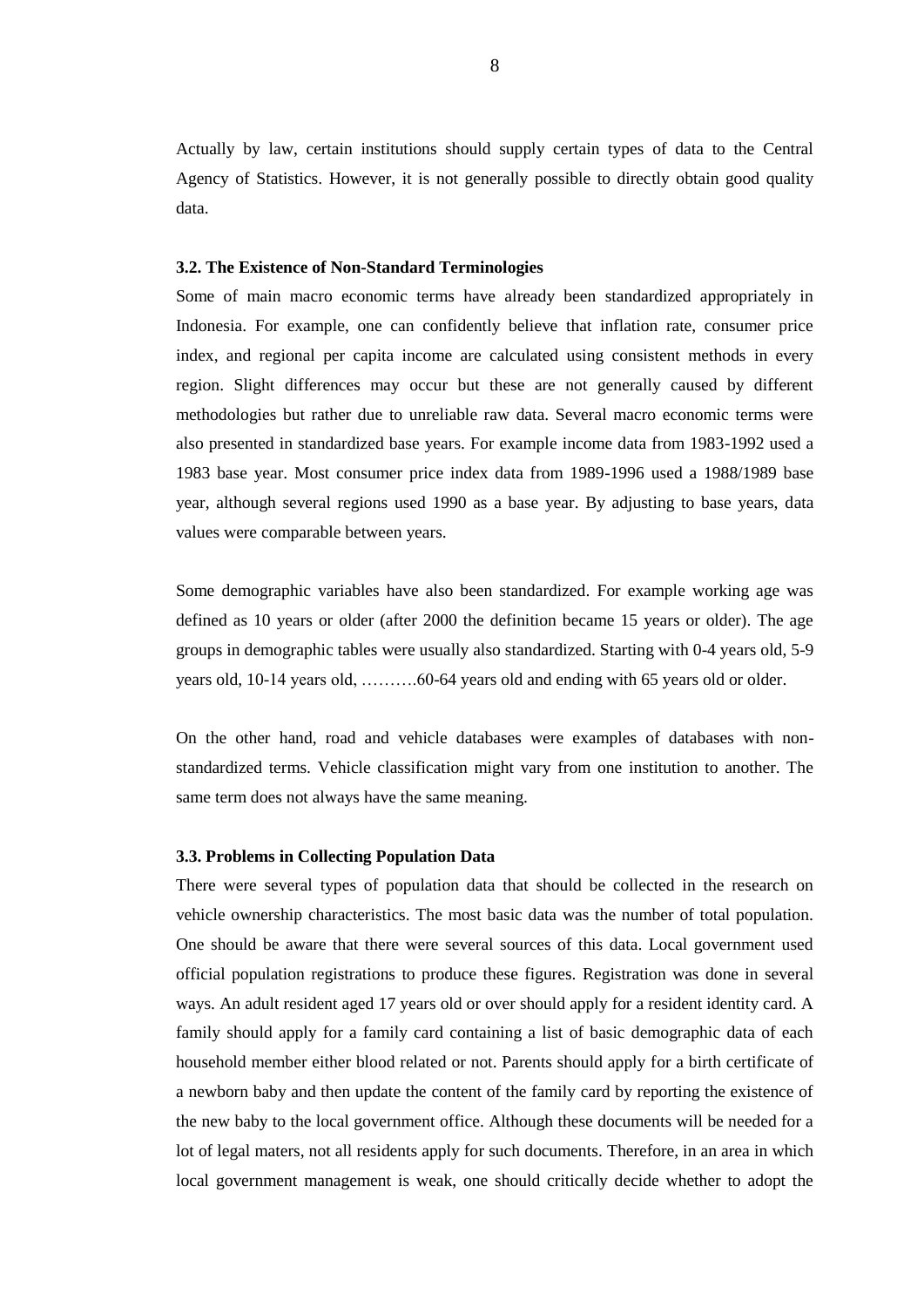local government data or not. Another source of total population data of an area is from national census, which is held every 10 years by the Central Agency of Statistics. The last population census was in 2000. In the national census, every resident should be enumerated. One should consider that the census was carried out in a very short period. Scarcity of funds should also be considered. In some very remote areas, population enumeration in a very short period is quite impossible. In some parts of Indonesia, enumeration could not be held due to security reasons. Another weakness is of the frequency of the census. Since it was only done every 10 years, the data from the other years can only be obtained by interpolation. Total population reported from an inter-census survey, which is held in the middle of a decade, e.g. 1985, 1995, etc and from yearly socio-economic surveys or other yearly specific surveys must be obtained by interpolation, since the objective of these surveys is not population enumeration. From a limited sample (about 0.1% of total population of each region) the dynamics of various cohorts in the population was predicted using these surveys. Therefore if the result of the national population census does not conform to local government official time series registration, data from local government was used. Data from local governments were considered to be more reliable than population census firstly since these were updated at least yearly. Secondly, compared to the central government who conducts the census, a local government was assumed to be more knowledgeable about the characteristics of its own area.

A lot of missing values were found in the data set for percentage of population aged between 15-24 years old. Very few areas reported the number of population classified by age or age group. Several areas used the result of yearly sampling surveys as explained before to predict the number of population of each age on each group. Several others used a constant value from the latest population census.

For the calculation of per capita GRDP, the value of the mid-year population was used. For some reasons, a figure describing 1998 mid-year population for example does not always lie between 1997 and 1998 end of year population. It was preferred then to recalculate the midyear population assuming that a mid year population is an average between the end year population of a particular year and a year before (the use of geometric mean was not considered since the time gap was only a year).

The number of the population aged 10 years or older that was working was only available year by year in very few areas. This data was usually available for years in which the population census or socio-economic surveys were held. Sometimes only the number of the total working force was reported. The working force consists of the currently working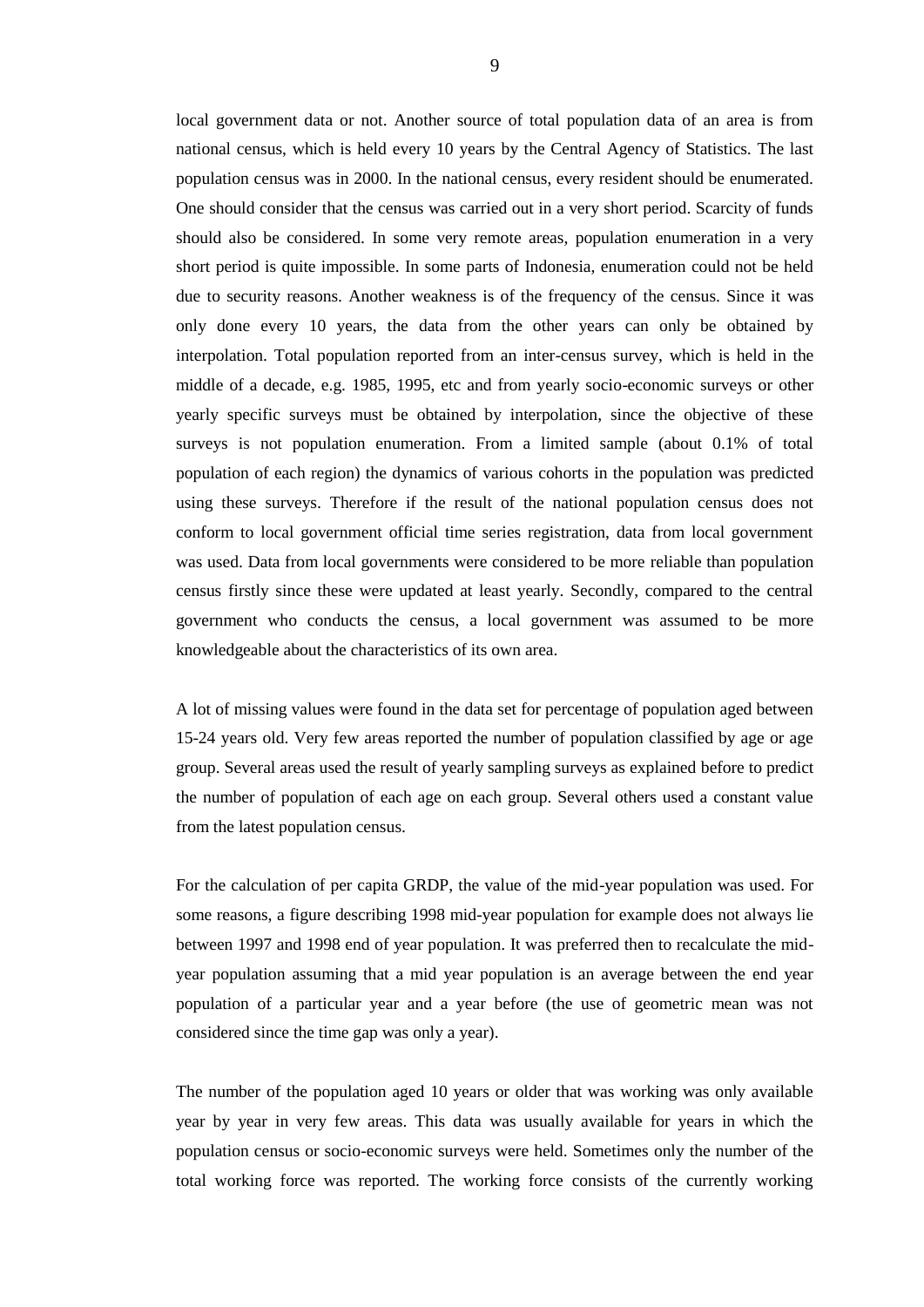population and the number of jobseekers. In such cases, the previous proportion of working population might be applied to the total work force to predict the required data.

The main problem with population density data was caused by changes in the area border. As with any other data that is calculated as a rate (such as per capita GRDP, road density and vehicle ownership rate) if the denominator changed then one must adjust the numerator as well. This was not an easy task. In an area in which the border has just been changed, the required data based on the new border was not available immediately.

## **3.4. Problems in Collecting Socio-Economic Data**

There are three socio-economic variables used in the research on vehicle ownership characteristics, i.e. per capita GRDP, consumer price index and the ratio between the minimum regional wage and minimum living needs. Per capita GRDP was chosen instead of per capita income in consideration of data availability in most areas. The calculation of GRDP needs a lot of different data from various institutions, such as the Ministry of Trade, the Ministry of Mining, the Ministry of Finance, etc. Therefore, it takes considerable time to collect the required data, make appropriate calculations and publish the final statistics. As a result, the earliest publication of this figure for a particular year was only available in the subsequent year. In most cases, on first publication the per capita GRDP figure for a particular year was reported as a temporary figure due to incompleteness in the required data for its calculation. A revised figure was given in the following year"s publication. The revision was usually done twice. Therefore the most up to date figure should always be used. Per capita GRDP can be mainly found in certain Municipality or Regency in Figures publication e.g. (Badan Pusat Statistik Propinsi DKI Jakarta (1990) et seq) or in a publication concerning specifically GRDP of a certain area. It could be published by national, provincial or regency/municipality governments. If there were any differences in figures between sources, more specific publications and publications from the lowest level of government, i.e. regency or municipality, were selected (based on the assumption that these were closest to the original data collected).

One should also carefully examine the base year of each data. The base year was changed every 10 years. In the research on vehicle ownership characteristics, 1990-1992 data could only be found in a 1983 base year and 1993-2000 data were in 1993 base year. In order to make all yearly data comparable a 1993 base year was chosen and the 1990-1992 data were adjusted. The adjustment was carried out using the following procedure: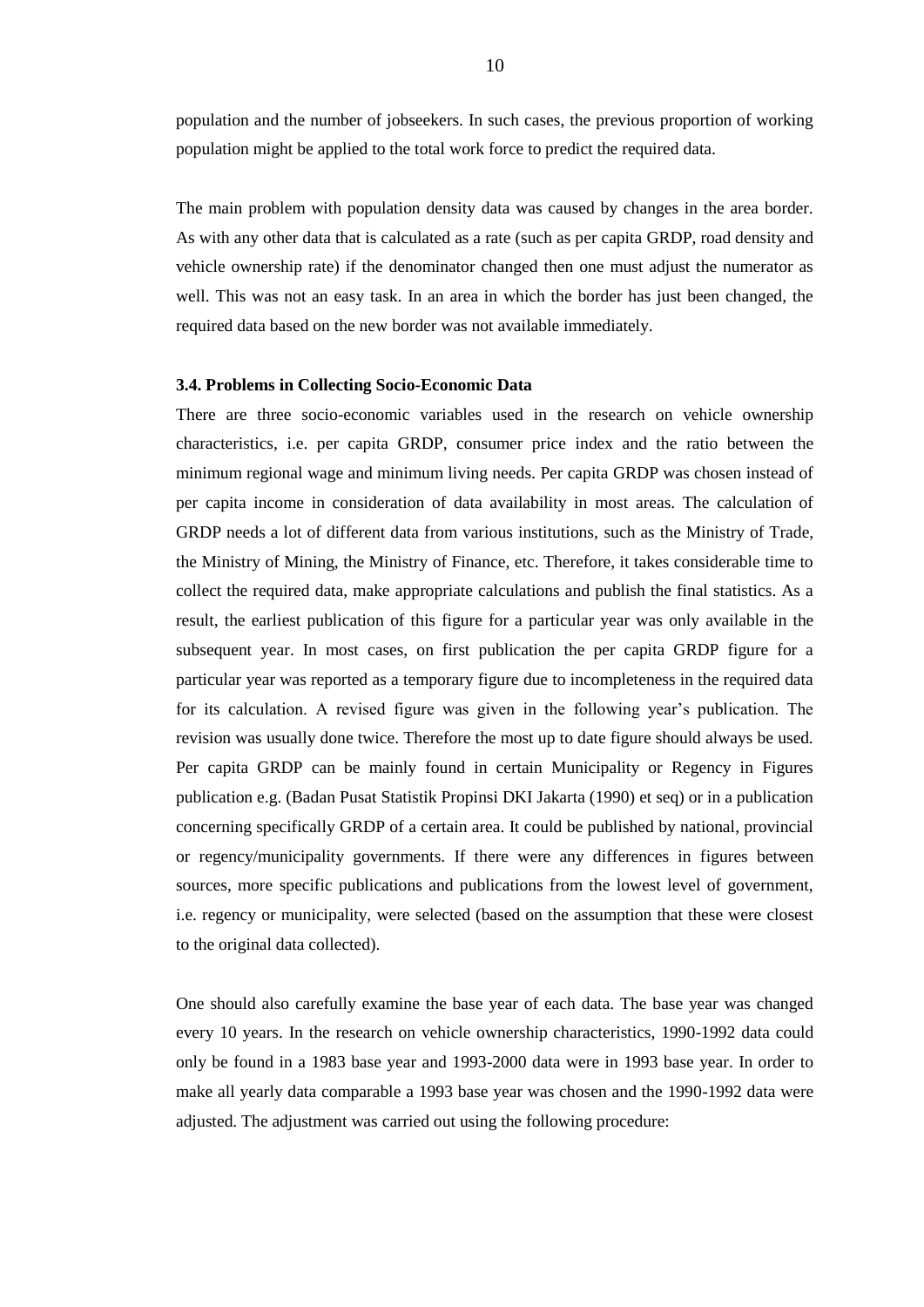Per Capita GRDP<sub>1993</sub> (i) = <u>Per Capita GRDP<sub>1993</sub> (1993)</u> x Per Capita GRDP<sub>1983</sub> (i) Per Capita GRDP<sup>1983</sup> (1983)

 $i = 1990, 1991, 1992$ ; years in the small font represent base years

If the per capita figure was not available, it could be calculated by dividing GRDP by the mid-year population. A region rich with oil and gas should be treated carefully since the real locally usable income might be different from the published GRDP figure. The following illustration might be helpful to explain the reason. About 60% of Kutai Regency GRDP for example comes from oil and gas. According to Indonesian Oil and Gas Law No.22/2001 the income from oil and gas should be shared as described on Table 4.

| Type |            | Oil or Gas Income Share (%) by Governmental Level |                          |                         |  |
|------|------------|---------------------------------------------------|--------------------------|-------------------------|--|
|      | Central    | Province in which Oil/Gas                         | Other                    | Regency or Municipality |  |
|      | Government | Regency or Municipality                           | Regencies/Municipalities | Producing Oil or Gas    |  |
|      |            | <b>Producer Located</b>                           | in the Province          |                         |  |
| Oil  | 85         |                                                   |                          |                         |  |
| Gas  | 70         |                                                   |                          |                         |  |

**Table 4. Oil and Gas Income Distribution**

It can be calculated from Table 4. that the regency or municipality producing the oil or gas can only receive very small share of the oil or gas income. In the case of Kutai (located in East Kalimantan Province, which has 4 regencies and 2 municipalities before 1999), the oil income share should be 7%  $(6 + 6/(4+2))$  and the gas income share should be 14%  $(12 +$  $12/(4+2)$ ). This research uses  $1990 - 2000$  data when this law had not yet been implemented and the regency or municipality share during that era was considerably smaller than the current share. There is no guarantee that the central government share will be redistributed to develop the oil or gas producer areas. Therefore, to avoid overestimation of the wealth of an area, one should adjust the oil and gas income in the GRDP calculation of regencies or municipalities rich in oil and gas resources.

The second socio-economic variable is general consumer price index. The reason for using a general index was the difficulty in finding a suitable specific index that reflects the fluctuation of motorized vehicle price appropriately. There is a specific index for the motorized vehicle price in wholesale price index publications, but this index can only be found nationally or provincially, which is not suitable with the aggregation level of the study. Moreover the publication of this specific index was very limited. During the time period considered in this study (1990-2000) there were two groups of different methods in calculation of general consumer price index as detailed in Table 5.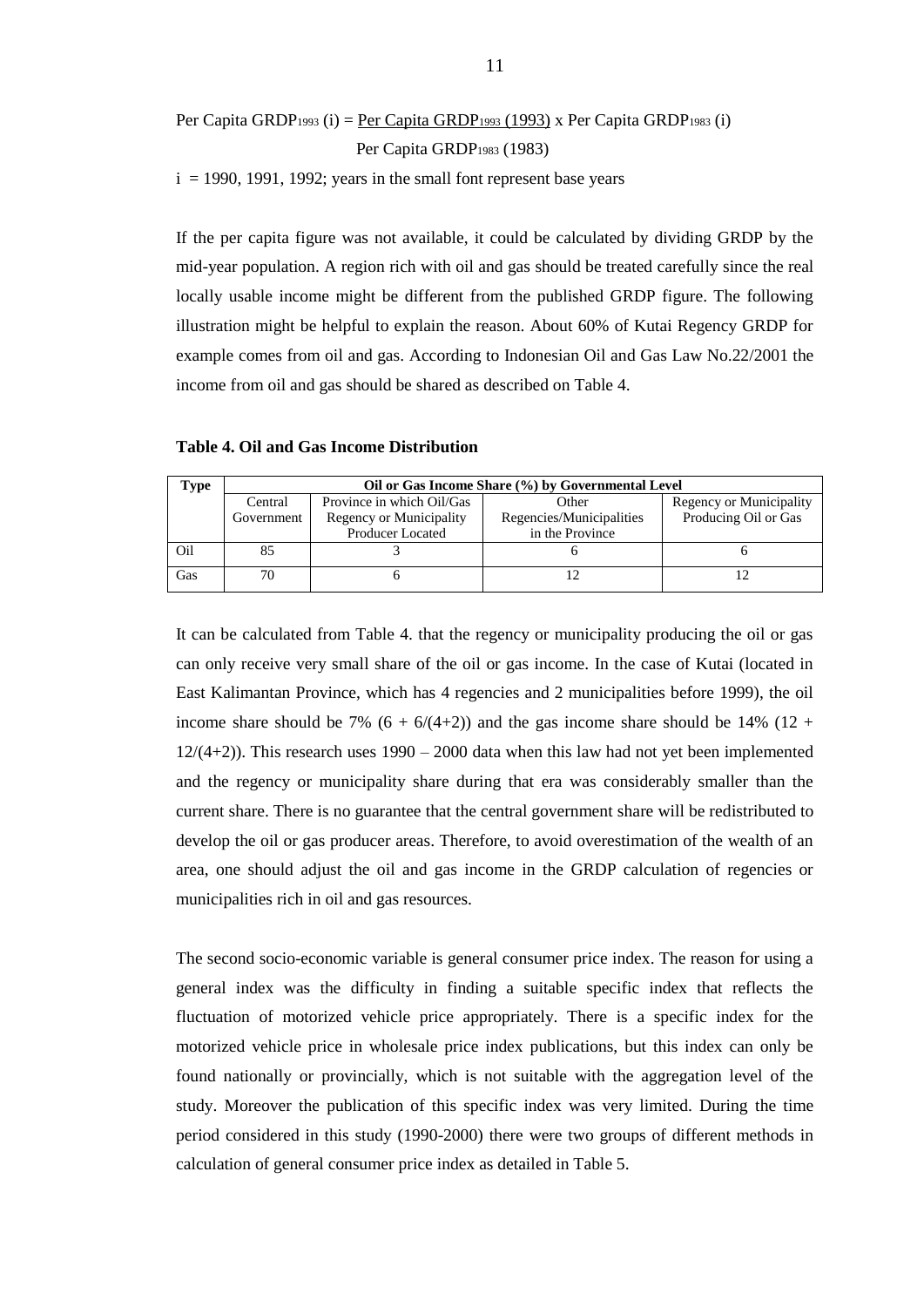The transport price index in Table 5. reflects transport cost in general, not only concerning the cost of owning and using private transport but also including the cost of using public transport. An effort to extract a specific index for private transport costs for this index will end up with too many unrealistic assumptions. Moreover the availability of the transport cost index was limited. Another problem with the consumer price index data was that in many of the selected areas in this study there was no living cost survey. A consumer price index available from the nearest area was then used as a predictor. The index was calculated monthly and can be summarized as a yearly figure by averaging indices from 12 consecutive months. A complication occurs since previously the yearly index was calculated using fiscal years starting from April (base year for method 1 was April 1988 – March 1989). In method 2 although it was valid from April 1998 the base year used the calendar year starting from January (base year for method 2 was January 1996 – December 1996). In order to make all yearly data comparable a 1988/1989 base year was chosen and the 1998-2000 data were adjusted. The adjustment was done using following procedure:

Consumer Price Index<sub>i</sub> (1988/1989) = Consumer Price Index<sub>i</sub> (1996) x Consumer Price Index<sub>1996</sub> (1988/1989) 100 i = 1998, 1999, 2000; years in the small font represent base years

Before any adjustment was made, the yearly consumer price index was in the form of calendar year index.

| Method 1: Valid from April 1988                                                                                                                                                                                                                                                                                                                          | Method 2: Valid from April 1998                                                                                                                                                                                                                                                                                                                                                                       |
|----------------------------------------------------------------------------------------------------------------------------------------------------------------------------------------------------------------------------------------------------------------------------------------------------------------------------------------------------------|-------------------------------------------------------------------------------------------------------------------------------------------------------------------------------------------------------------------------------------------------------------------------------------------------------------------------------------------------------------------------------------------------------|
| • Using 200-224 types of goods and services<br>commodities to calculate consumer price index.<br>• The result of 1988/1989 Living Cost Survey<br>conducted in 27 capitals of provinces is used as<br>the base of the index<br>• The general consumer price index is a<br>weighted average of consumer price indices of<br>4 groups of commodities, i.e.: | • Using 249-353 types of goods and services<br>commodities to calculate consumer price index.<br>• The result of 1996 Living Cost Survey<br>conducted in 27 capitals of provinces and 17<br>capitals of regencies or municipalities is used<br>as the base of the index<br>• The general consumer price index is a<br>weighted average of consumer price indices of<br>7 groups of commodities, i.e.: |
| Food<br>Housing<br>Clothing<br>Various goods and services<br>$\sim$ $\sim$ $\sim$ $\sim$ $\sim$ $\sim$                                                                                                                                                                                                                                                   | Food<br>➤<br>Prepared food, drink, cigarettes<br>and<br>tobacco<br>Housing<br>➤<br>Clothing<br>➤<br>Health<br>⋗<br>Education, recreation and sports<br>Transport and communication                                                                                                                                                                                                                    |

| <b>Table 5. Two Methods of General Consumer Price Index Calculation</b> |  |  |
|-------------------------------------------------------------------------|--|--|
|-------------------------------------------------------------------------|--|--|

Source: [http://www.bps.go.id](http://www.bps.go.id/)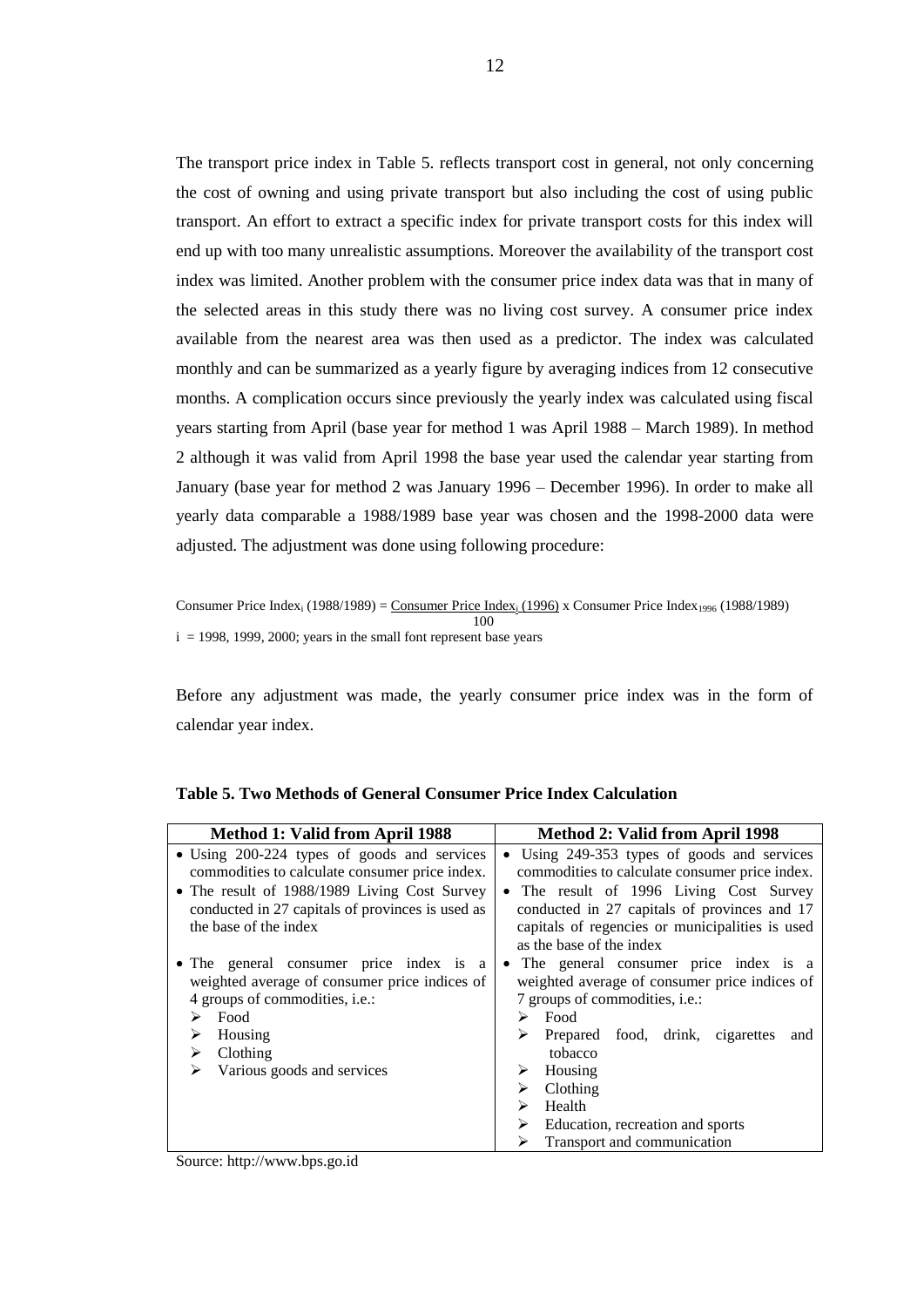The last socio-economic variable is the ratio between the minimum regional wage and minimum living needs. Minimum living needs is a new term used since 1995 based on the decree issued by Ministry of Manpower No. Kep-81/Men/1995 replacing a previous term called minimum physical needs. The main difference is in the new term the minimum amount of food and drink consumption was increased from 2600 calories to 3000 calories per day. Actually both minimum wage and minimum living needs were published not only at provincial level but also at the regency or municipality level. However, publication at the regency and municipality level was very limited, therefore the figure from provincial level was used. Instead of using a single provincial figure, East Java and West Java has 4 subregions each. Every sub-region has a different minimum regional wage and minimum living needs. The interesting thing was that majorities of the minimum regional wages were under the level of minimum living needs. Even in the early 1990"s there was a minimum regional wage, which only covered as little as 35% of the minimum living needs. The best range for the ratio of minimum regional wage to minimum living needs was in 1995. It was between (0.83 and 1.36). During the peak of the Indonesian economic crisis (1998-1999) the ratio in all provinces was below 1.00. Actually these circumstances indicate that this variable was appropriate for explaining vehicle ownership rate fluctuations. Unfortunately, using provincial data to express municipality and regency conditions might decrease the accuracy of the analysis, since within a province the ratio was assumed to differ considerably between different municipalities and regencies.

## **3.5. Problems in Collecting Terrain and Climate Data**

The terrain condition in the research on vehicle ownership characteristics is represented by average ground elevation above sea level. This data, which was published by the Central Agency of Statistics and its regional offices using data from various sources, could easily be obtained in most areas. Sometimes the source provided a direct average ground elevation figure. However in most cases a more detailed description of terrain condition of an area was given. The general way of presenting this data is by stating the percentage of the area which has certain range of elevation, e.g.:

50% area 0 – 100 m 35% area 100 – 300 m 15% area >300 m

To calculate the average ground elevation, a weighted average procedure was carried out as follow: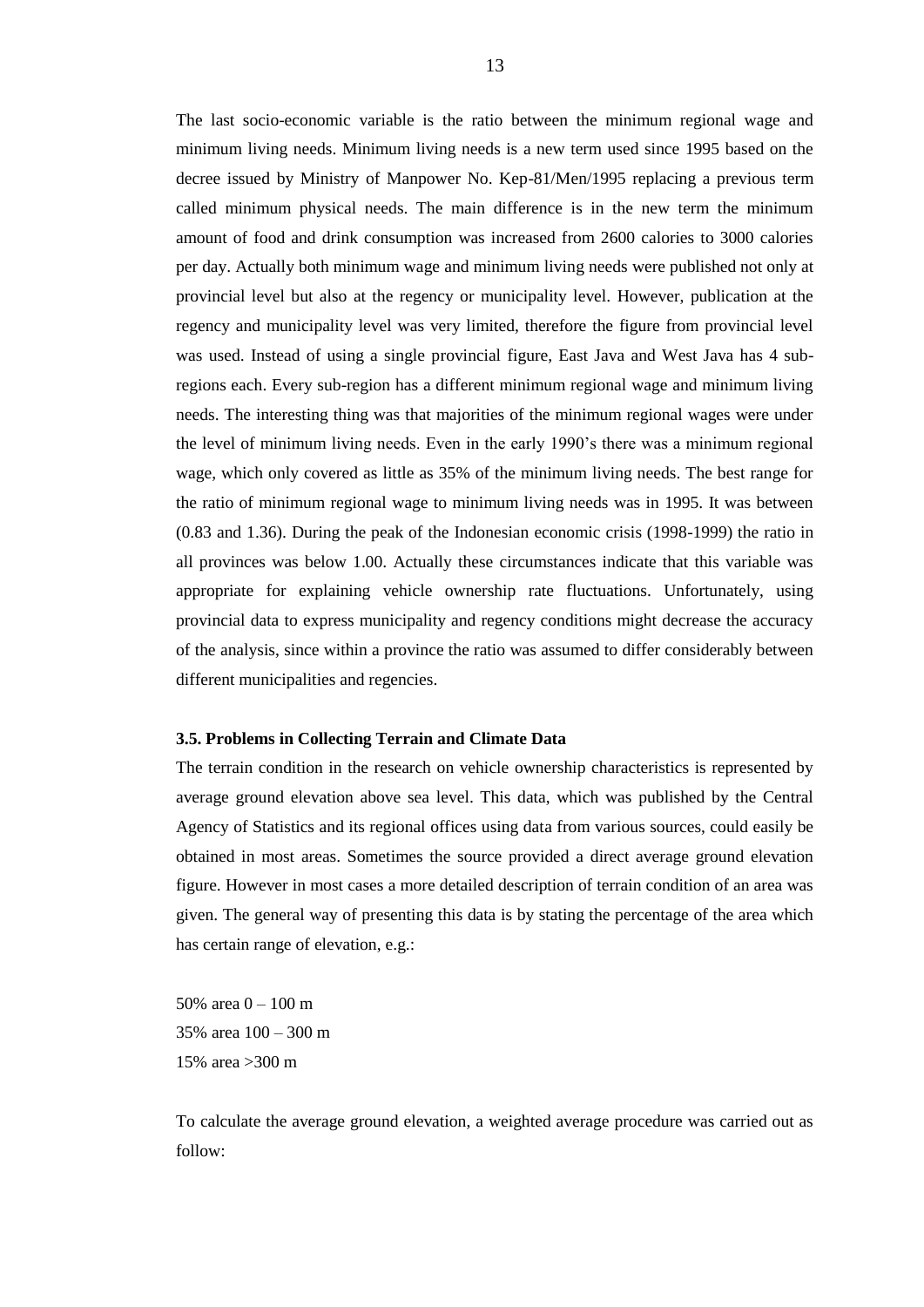Average Ground Elevation = 50% x ((0 + 100)/2) + 35% x ((100 + 300)/2) + 15% x 300 = 25 + 70 + 45 = 140 m

The use of 300 m to represent the area having elevation >300 may lead to an underestimation of the actual figure. However if no other reference was available this procedure might provide the most representative result.

Climate conditions were represented by yearly rainfall in mm. This data was published by the Central Agency of Statistics and its regional offices using data from regional offices of Meteorology and Geophysics Agency and Ministry of Agriculture. A direct yearly rainfall figure for an area was usually unavailable. In some areas, monthly rainfall was given detailed by the measurement station. In every area there was more than one measurement station. Equipment in a measurement station could occasionally be broken. If there were two or more months (in a particular season, either dry or wet season) in which the monthly rainfall was not documented due to equipment problem or other problems, the measurement of that particular station was ignored. The rainfall measurement of a station was assumed to represent the rainfall measurement of the village in which the station was located and the surrounding villages. If for example the yearly rainfall measurement of an area was reported as follow:

| <b>Station Name</b> | Representative Area (km <sup>2</sup> ) | <b>Yearly Rainfall (mm)</b> |
|---------------------|----------------------------------------|-----------------------------|
|                     | 200                                    | 1,000                       |
|                     |                                        | 800                         |
|                     |                                        | 2,000                       |

then to calculate the yearly rainfall, a weighted average procedure was carried out as follow:

Yearly Rainfall = 
$$
(200 \times 1,000) + (50 \times 800) + (250 \times 2,000)
$$
  
200 + 50 + 250  
=  $200,000 + 40,000 + 500,000$   
500  
= 1,480 mm

Problems arose when the name of the measurement station did not correspond with any village, or alternatively there were villages which did not correspond with any measurement station name. Let us assume following data exist: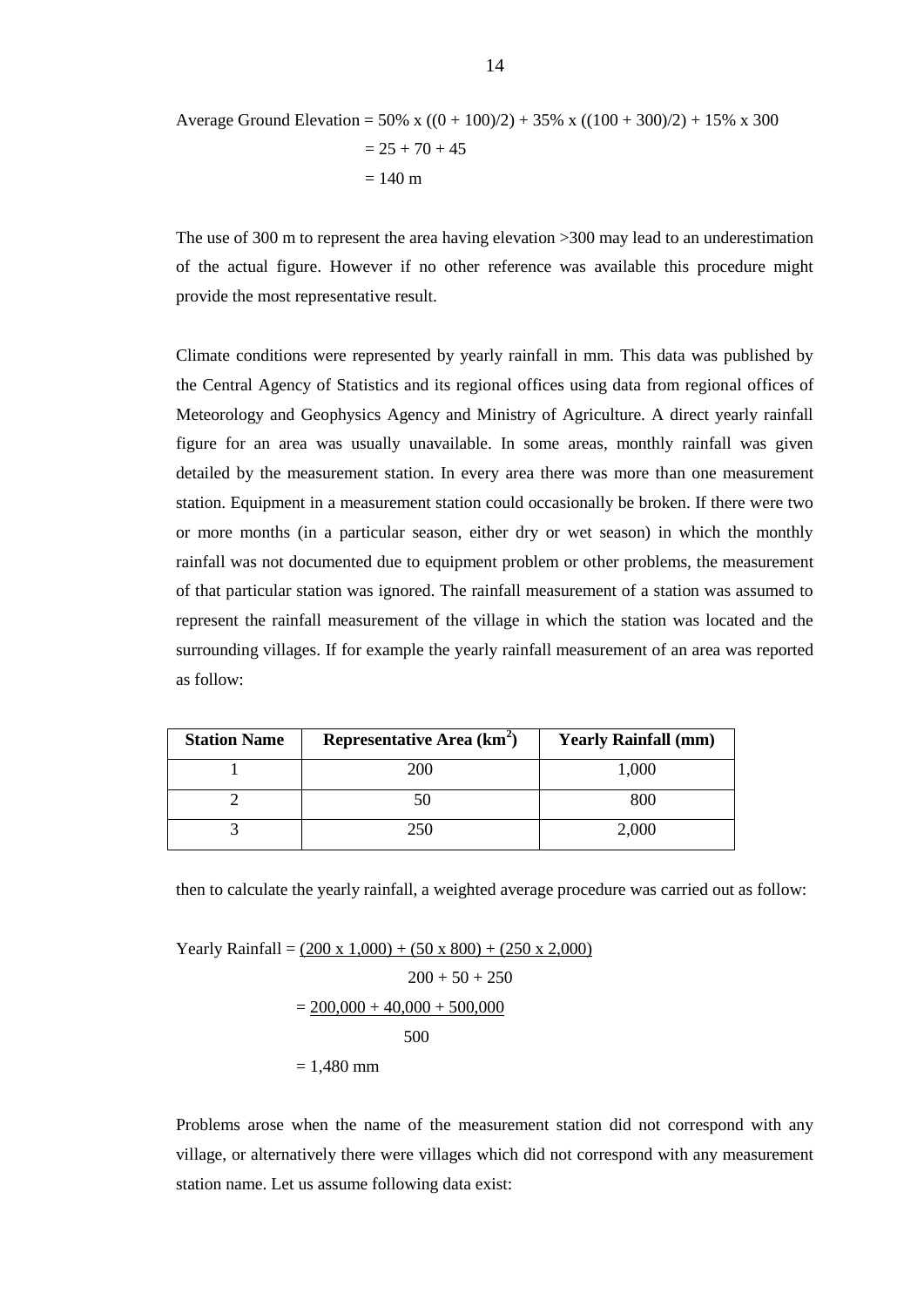| <b>Station Name</b> | Representative Area (km <sup>2</sup> ) | <b>Yearly Rainfall (mm)</b> |
|---------------------|----------------------------------------|-----------------------------|
|                     | 100                                    | 1,000                       |
|                     | <b>200</b>                             | 1,500                       |
|                     | unknown                                | 2,000                       |
|                     | unknown                                | 1,000                       |

| <b>Village Name</b> | Area $(km^2)$ |
|---------------------|---------------|
| А                   | 100           |
| в                   | 200           |
| X                   | 100           |
| Y                   | 100           |
| Z                   | 200           |

The total villages area with unidentified corresponding station name:

Area of  $(X+Y+Z) = 100 + 100 + 200$ 

 $= 400$  km<sup>2</sup>

Measurement stations with unidentified correspond village name:

Number of stations  $= 2$ 

Assumed representative area =  $400 / 2 = 200$  km<sup>2</sup>

The previous incomplete table then become as follow:

| <b>Station Name</b> | Representative Area (km <sup>2</sup> ) | <b>Yearly Rainfall (mm)</b> |
|---------------------|----------------------------------------|-----------------------------|
|                     | 100                                    | 1,000                       |
|                     | 200                                    | 1,500                       |
|                     | 200                                    | 2,000                       |
|                     | 200                                    | 1,000                       |

i.e. the average representative area was calculated. To calculate the yearly rainfall, a weighted average procedure was carried out as follow:

Yearly Rainfall =  $(100 \times 1,000) + (200 \times 1,500) + (200 \times 2,000) + (200 \times 1,000)$  $100 + 200 + 200 + 200$  $= 100,000 + 300,000 + 400,000 + 200,000$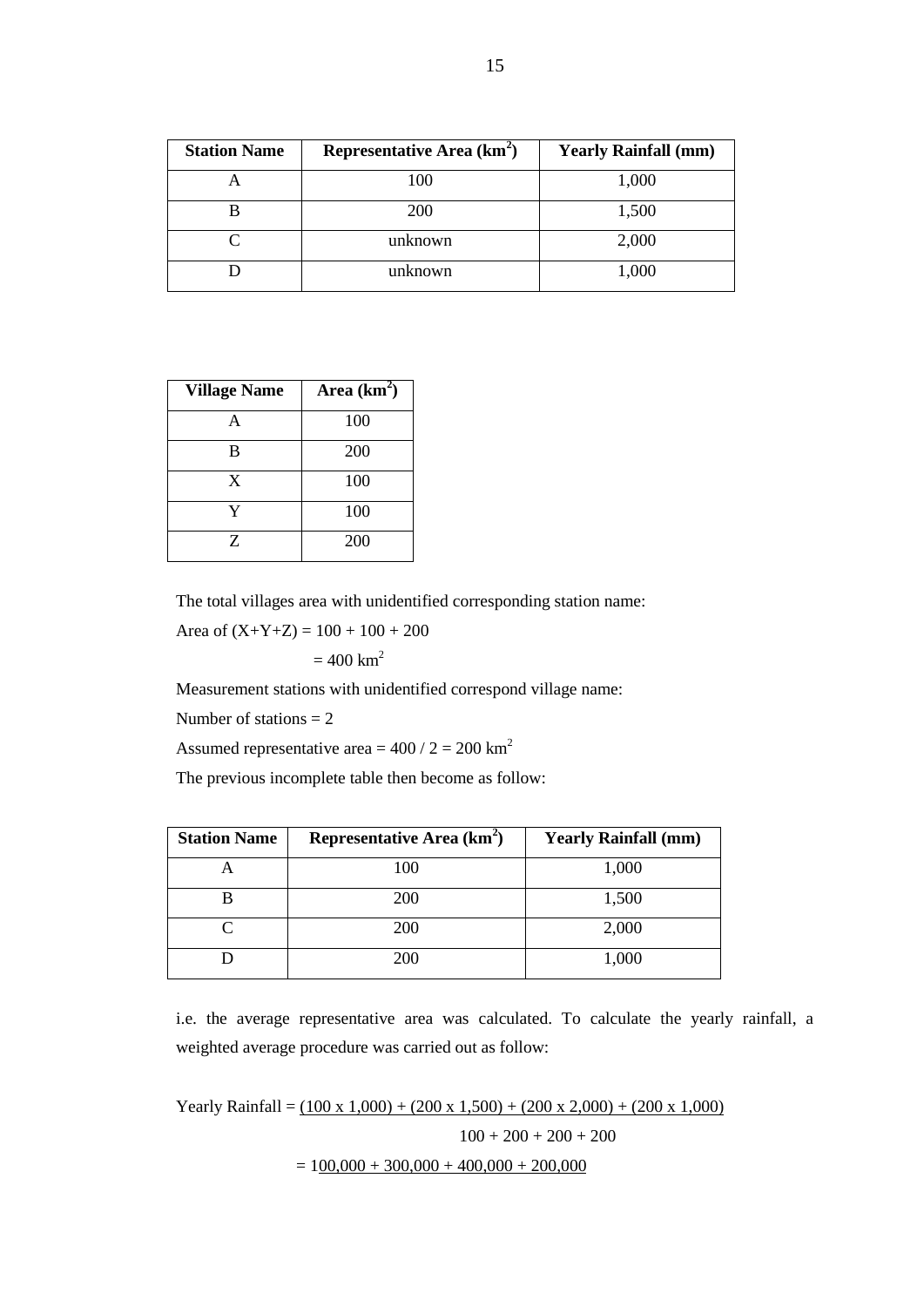$= 1,429$  mm

700

#### **3.6. Problems in Collecting Transport Data**

There are two groups of transport data in the research on vehicle ownership characteristics, i.e. road data and vehicle data. The required road data is road density, defined as total length of road (km) per  $1,000 \text{ km}^2$  area. The main source of this data was the Ministry of Settlement and Regional Infrastructure and its regional offices which can be found in "Regency (or Municipality) in Figures" published by the Central Agency of Statistics and its regional offices. Indonesian roads are classified for various purposes in different ways. At least 6 different types of classification exist in the Indonesian road database as described in Table 6 . In many cases the total road length of each classification type did not match each other. For example the total road length from arterial, collector and local roads of a regency is 100 Km. It could be found that the total road length data for the same regency, but tabulated using for example type of pavement was less or greater than 100 Km. In such cases the highest figure was selected, assuming the lower figure arose due to underreporting. The nature of the classification process may cause this problem since there was no "not known" category to facilitate any difficulties in road class identification during the classification process. Ideally, if this road density variable was intended to be used as an expression of accessibility, only roads in good condition should be considered. However considering the limited availability of data in that level of detail, the total length of road that physically exists in a municipality or regency was used.

| <b>Basis of Classification</b>                   | <b>Classification</b>                         |
|--------------------------------------------------|-----------------------------------------------|
| Level of government which is responsible for the | • National                                    |
| operation, maintenance and development of the    | • Provincial                                  |
| road.                                            | • Regency / Municipality                      |
| Level of network                                 | • Primary (inter-city, inter-regency etc.)    |
|                                                  | • Secondary (intra-city, intra-regency etc.)  |
| <b>Function</b>                                  | • Arterial                                    |
|                                                  | $\bullet$ Collector                           |
|                                                  | $\bullet$ Local                               |
| Permitted weight and dimension of vehicle        | There are 5 classes determined by combination |
|                                                  | of maximum allowable axle load, length and    |
|                                                  | width of a vehicle to enter the road.         |
| Type of pavement                                 | Flexible pavement                             |
|                                                  | Rigid pavement                                |
|                                                  | Gravel road                                   |
|                                                  | Unpaved road                                  |
| Road condition                                   | Good                                          |
|                                                  | Fair                                          |
|                                                  | Damaged                                       |

| Table 6. Basis of Road Classification in Indonesia |  |  |
|----------------------------------------------------|--|--|
|----------------------------------------------------|--|--|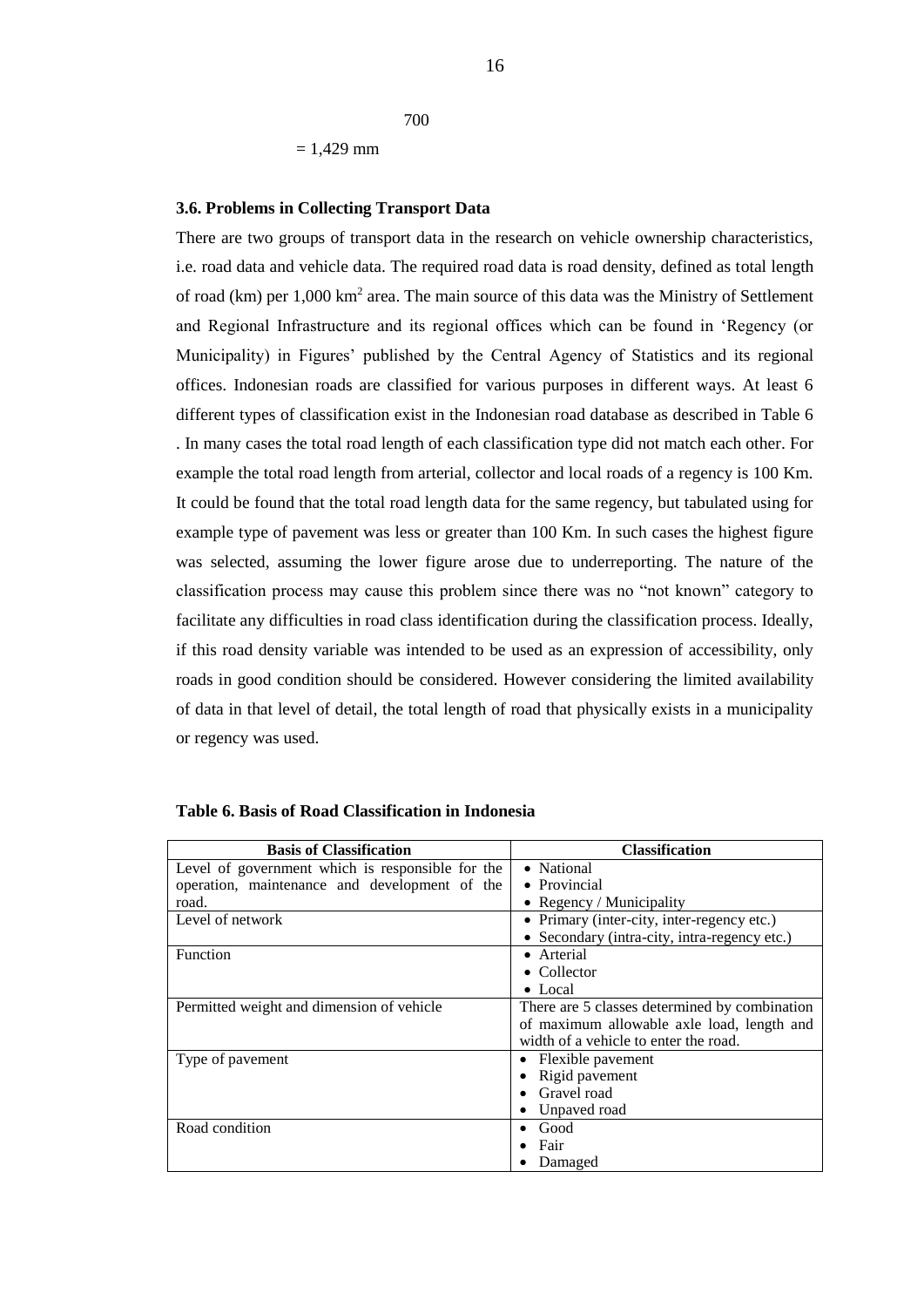Another problem was the nature of the road data reporting. The reported data may not directly reflect the real length of the existing road. It may only reflect the length of road officially operated, maintained and developed by the government as determined in a government decree.

Motorized vehicle data can be obtained from various sources. The main source was the National Police and its regional offices. For further details of vehicle classification of public transport and goods vehicles, the data from the Ministry of Transportation and its regional offices can be referred to. Since vehicle registration was related to vehicle tax payment, useful data can also be provided by the offices of Regional Revenue. The Central Agency of Statistics and its regional offices publish motorized vehicle data from any combination of these institutions.

The first serious problem in the vehicle data collection is that vehicle registration data is not aggregated according to local government administrative areas such as municipality and regency but by regional police areas. For example, before September 1997 the Luwu Police were not only responsible for the registration of vehicles from the Luwu Regency residence but also covered the registration of vehicles from smaller nearby regencies, e.g. Enrekang. Starting from September 1997 vehicle registrations in the Enrekang Regency were moved to another regional police area nearby. Therefore very careful examination was made before using any data reported by particular regional police areas. Relevant notes given in the vehicle records indicating any inclusion or exclusion of certain areas were critically taken into notice and appropriate adjustment factors were applied based on known proportion of registered vehicle in each area.

Another serious problem with the vehicle data collection was the vehicle classification system. As stated earlier, there was no standardized system of vehicle classification across databases. In most areas the distinction between private vehicles and public transport was sufficiently clear. However, in several areas vehicles were classified directly into vehicle types such as passenger car, multi purpose vehicle, jeep and pick up. The passenger car class might include both private passenger cars and taxis. Multi purpose vehicles might include both private vehicles and public transport. As a result, expertise given by local experts (i.e. local transport researchers, transport engineers, etc.) was used to produce the most appropriate assumption on classification. Details regarding government or company vehicles were very limited. However, since cars and motorcycles owned by the government or companies are also used daily for private use, they are considered as private vehicles in this research. From the limited available data, registered government cars were about 10-20% of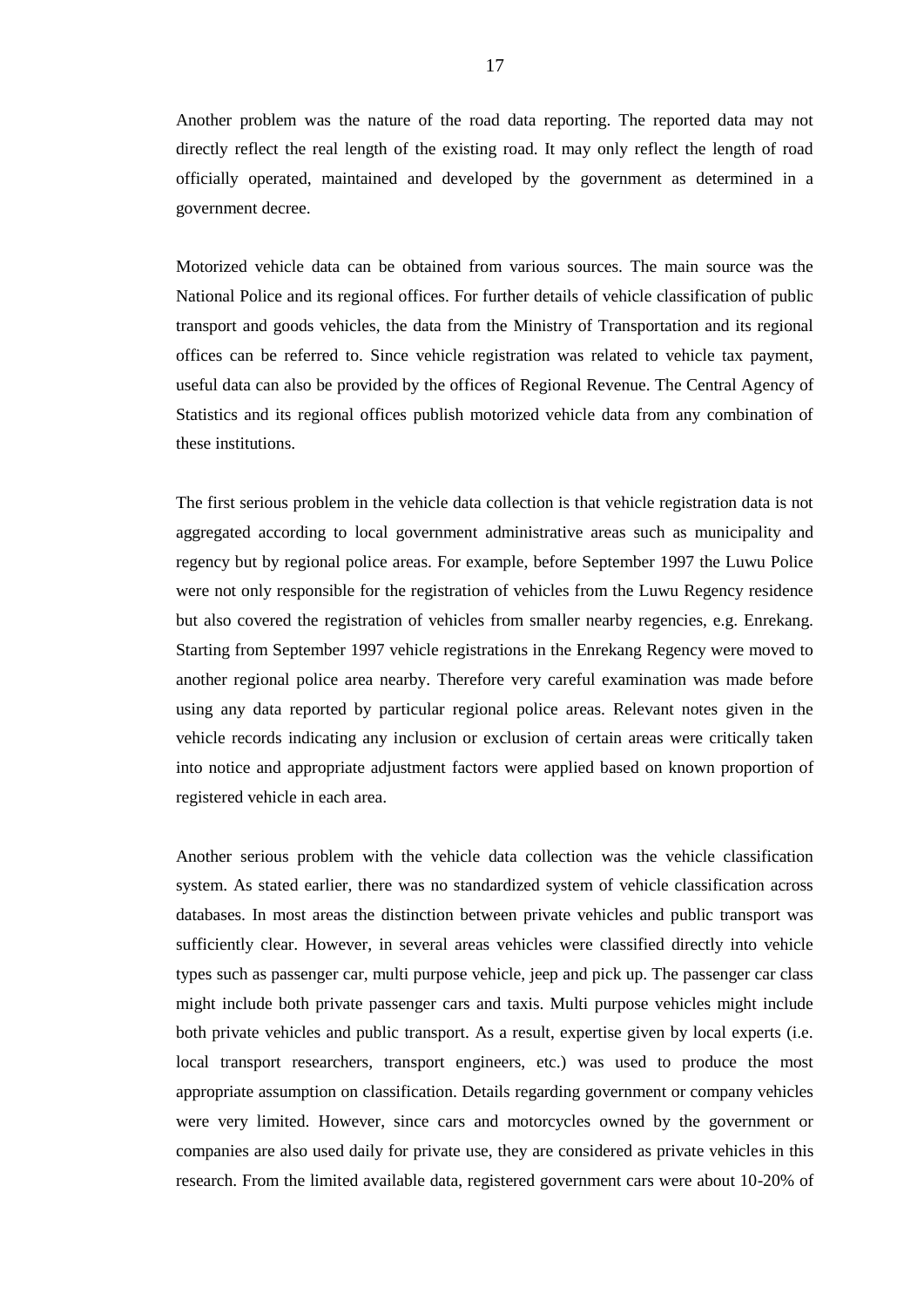private cars and registered government motorcycles were less than 5% of private motorcycles.

The local names for certain types of vehicles may also be confusing. Public transport vehicles with up to 10 seats operating on fixed routes in several cities in Sumatra were called "Taxis", whilst in Makassar such vehicles are called "Pete-Pete". In Java "Taxi" has absolutely the same meaning as a Taxi in western terms.

There were also some vehicles that operate as illegal public transport and were still used daily for private transportation by the owner or driver. The validity of using vehicle registration as the basis for determining vehicle ownership was also debatable. In some remote areas, some vehicles were not registered regularly and / or legally. In some cases used vehicles were sold without any appropriate legal registration, e.g. the vehicles were still registered under the previous owners.

## **3.7. Summary of the Problems in Indonesian Databases**

The problems in dealing with Indonesian databases have been discussed in this section. The main problems were the weak database system and the existence of non-standard terminologies. Therefore during the secondary data collection in Indonesia, one should carefully examine every single data to avoid using unreliable and invalid data. The examples provided in this section also show that many adjustments should be made before the raw data ready to be used for a particular purpose. In the next section, the identification of the strength, weakness, opportunities and threat regarding the Indonesian databases in their use to support decentralisation.

## **4. The Use of Indonesian Databases to Support Decentralisation**

The quality of Indonesian databases is still far from acceptable. However, one can still use this source of data as to support development planning in Indonesia, especially at the regional level. The next four sub-sections will identify the strengths, weaknesses, opportunities and threats regarding the Indonesian databases in their use to support decentralisation.

#### **4.1. Strengths in Supporting Decentralisation**

 Under the Statistics Law No.16/1997, every institution that collects data should report the results to the Central Agency of Statistics (or its regional offices). If this law is wellenforced and the reported data are well-managed, one can expect to use the agency as a useful entry point in obtaining various types of data across the country.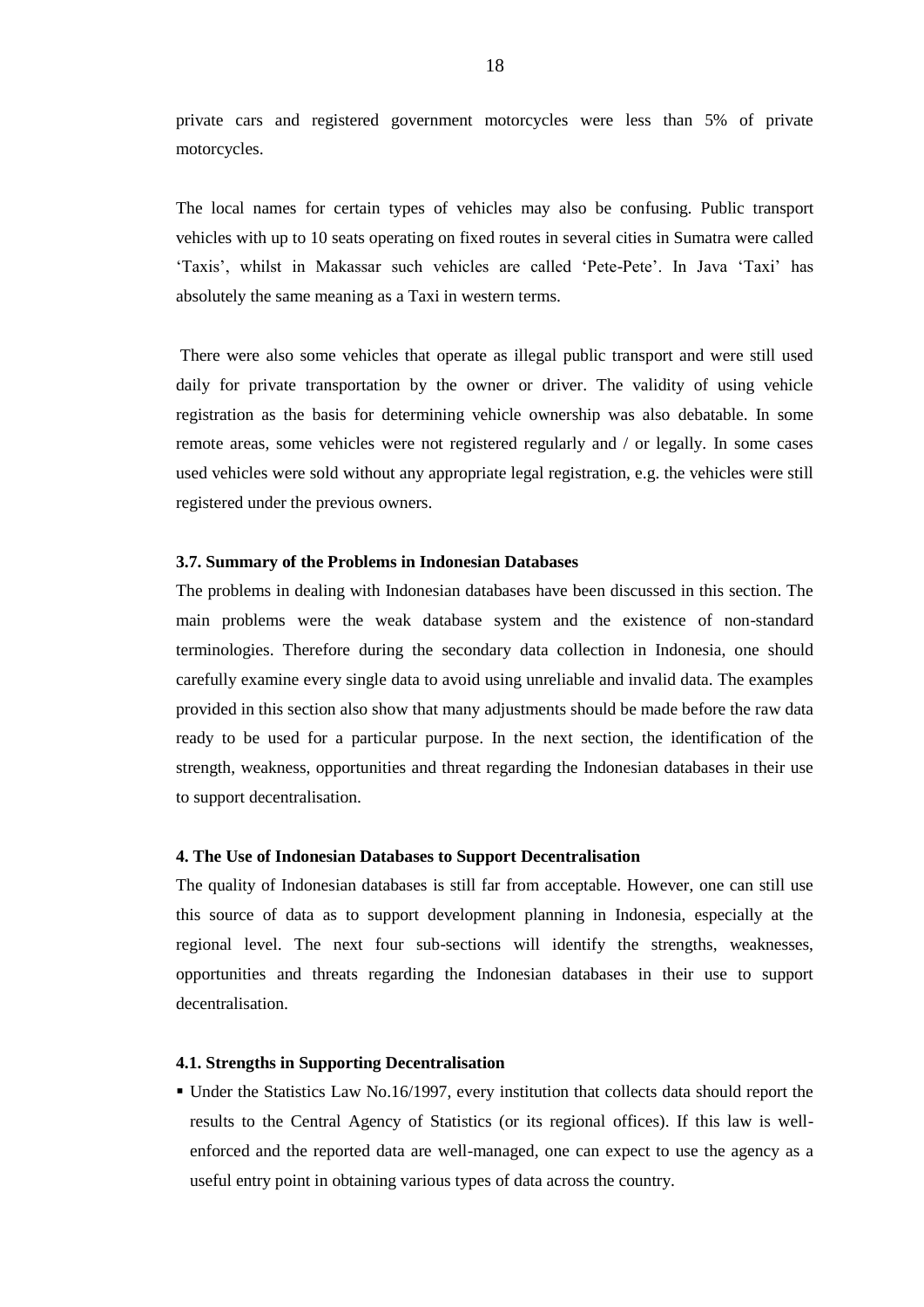- The Central Agency of Statistics has regional offices throughout Indonesia at the provincial level and the regency/ municipality level. In some regions, it has regional offices at the sub-regency/ sub-municipality level. In the central office and in each regional office, there is library, a dissemination unit and a bookshop. Most of the staffs are very helpful in dealing with various enquiries from the public.
- Other governmental institutions also develop integrated databases (between regions) in individual sectors. For example the Ministry of Settlement and Regional Development develops an Urban Road Management System to assist planning on urban road maintenance, improvement and new construction based on periodically updated database in road conditions. National Police also develop a very comprehensive database regarding registered vehicles and licensed drivers. This kind of initiative can be used as a basis for further integration between sectors.

## **4.2. Weaknesses in Supporting Decentralisation**

- The human resources quality in database management is still far from satisfactory, especially in regional level. As the result the basic information services such as a library cannot be used optimally. Even a conventional printed catalogue is sometimes not available in governmental institutions libraries, including the regional offices of the Central Agency of Statistics. This is not necessarily related to the wealth level of an area. For example Abdul-Gader (1999) stated that in relatively rich Arab Gulf Countries they must face the scarcity of local skilled labor in information system due to lack of anticipation to develop human resources in this area. Therefore, they should depend on foreign labor forces.
- The lack of knowledge at the level of decision makers of the power of computer based information systems to disseminate information. It is common in developing countries that the degree of involvement of top management in computerization is very low (Abdul-Gader (1990)). Therefore not only the use of intranet and internet to disseminate information become inferior, but the whole process of developing the computerized database faces huge barriers.

## **4.3. Opportunities in Supporting Decentralisation**

- With the implementation of new laws in decentralisation, many regional governments are showing enthusiasm in improving their local databases. Some of them even develop egovernment not only to improve public services but also to attract investors by providing easy access on information and registration on-line.
- The interest of young people to learn information systems and technology is increased. Despite the continuing decrease of potential students in "conventional engineering" such